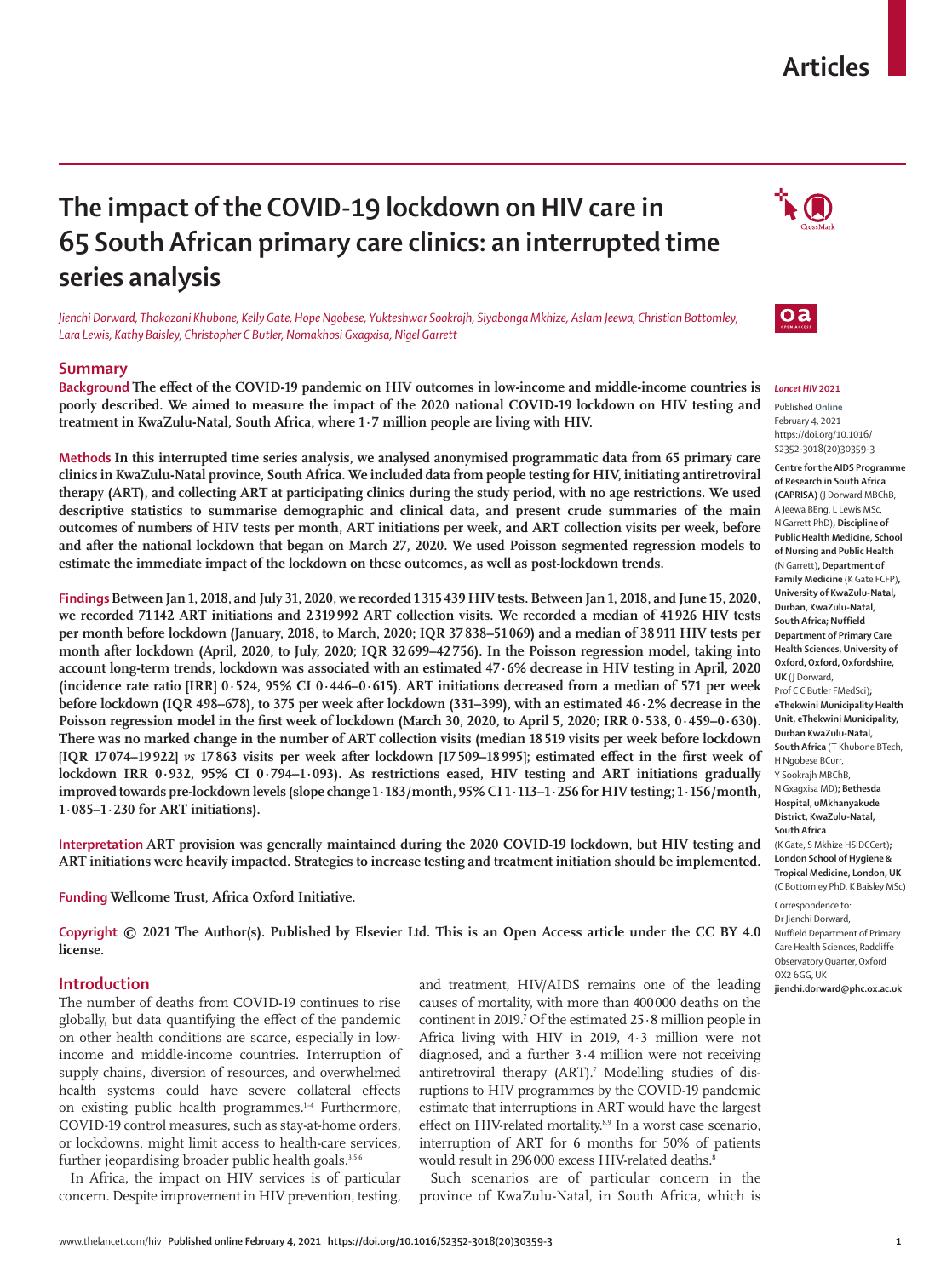### **Research in context**

## **Evidence before this study**

The COVID-19 pandemic could greatly affect HIV programmes in low-income and middle-income countries. Modelling studies have suggested that disruptions to antiretroviral therapy (ART) provision would have the worst consequences, with a 6-month interruption in treatment for half of people who receive ART, leading to nearly 300 000 excess HIV deaths in sub-Saharan Africa. However, whether such high levels of disruption have occurred is not clear. We searched PubMed for the terms (COVID-19 OR SARS-CoV-2) AND (HIV OR AIDS) AND (LMIC OR low income country OR middle income country OR Asia OR Africa OR Latin America) AND (lockdown OR lock-down OR curfew OR impact OR shelter OR restriction) from inception until Oct 16, 2020. We found four small studies that provided quantitative data comparing HIV care outcomes before and after COVID-19 lockdowns. A single site cohort study of pre-exposure prophylaxis in 455 pregnant women in South Africa found an increase in missed visits after lockdown. An interrupted time series analysis from 11 clinics in rural South Africa found a 20% increase in HIV-related primary care visits after lockdown

the country most heavily affected by both COVID-19 and HIV in Africa. 493 183 cases of COVID-19 had been confirmed in South Africa by July 31, 2020,<sup>10</sup> and in 2019 an estimated 7·5 million people were living with HIV in the country. An estimated 1·7 million people are living with HIV in KwaZulu-Natal, a prevalence of 27% in adults aged 15-49 years.<sup>11</sup> 76706 cases of COVID-19 had been confirmed in KwaZulu-Natal by July 31, 2020, making it the third most COVID-19 affected province in South Africa.<sup>10</sup> The largest urban area in KwaZulu-Natal is the eThekwini Metropolitan Municipality, which has a population of approximately 3.7 million and includes the city of Durban.<sup>12</sup> South Africa announced a national lockdown on March 23, 2020, which was implemented on March 276 Starting at level 5, the lockdown was one of the most severe globally, with restrictions on movement and cancellation of public transport, although travel to receive health care was allowed.6 The lockdown was eased to level 4 on May 1, 2020, when public transport was allowed,<sup>6</sup> and to level 3 on June 1, 2020, which allowed some economic activity to resume.

The impact of lockdown measures in South Africa and other African countries on HIV programmes is not clear. An interrupted time series analysis<sup>13</sup> of data from 11 rural clinics in South Africa found a 20% increase in HIV-related primary care visits after lockdown implementation. By contrast, two small studies in Kenya14,15 described 16–30% decreases in HIV testing after lockdown. However, these analyses were from few sites and might be biased by long-term trends that were not accounted for.

implementation, and two studies from Kenya described a decrease in numbers of HIV tests in the first month of lockdown, compared with the previous 3 months.

# **Added value of this study**

We contribute new evidence of the impact of the COVID-19 lockdown on HIV care in KwaZulu-Natal, South Africa, which has the largest ART programme in the world, and had one of the strictest lockdowns in Africa. We analysed a large dataset from urban and rural primary care clinics between Jan 1, 2018, and July 31, 2020, and used interrupted time series analysis to account for longer-term trends. HIV testing and ART initiations decreased substantially when lockdown was implemented, but ART collection visits decreased only slightly.

## **Implications of all the available evidence**

ART provision was largely maintained during the South African lockdown, while HIV testing and ART initiations were more heavily affected. After lockdown, and in any future COVID-19 restrictions, strategies to catch up with HIV testing and increase ART initiation should be implemented, alongside efforts to maintain treatment provision.

We aimed to quantify the impact of COVID-19 lockdown in South Africa on key components of HIV care, namely HIV testing, ART initiation, and retention in HIV care, which was measured using ART collection visits and missed visits.

# **Methods**

## **Study design**

We did an interrupted time series analysis of routinely collected data from 65 public sector, primary care clinics in KwaZulu-Natal, South Africa. We used data from 56 urban clinics run by the eThekwini Municipality Health Unit, which represents approximately 60% of all public clinics in the Metro. We also used data from all nine fixed and mobile primary care clinics overseen by Bethesda Hospital, a district hospital in the rural uMkhanyakude District in northern KwaZulu-Natal. ART is provided free of charge at all these clinics, and they remained open during the South African national lockdown. Before and throughout the lockdown, there were no reports of ART stockouts in the study clinics, and public health messaging highlighted the importance of ART for all people living with HIV.16

## **Participants**

We included data from people testing for HIV, initiating ART, and collecting ART at participating clinics during the study period, with no age restrictions. For ART initiations, we excluded patients who were already receiving ART and were transferring into care from another clinic. For HIV testing, data were available from Jan 1, 2018, to July 31, 2020, for all other outcome variables data were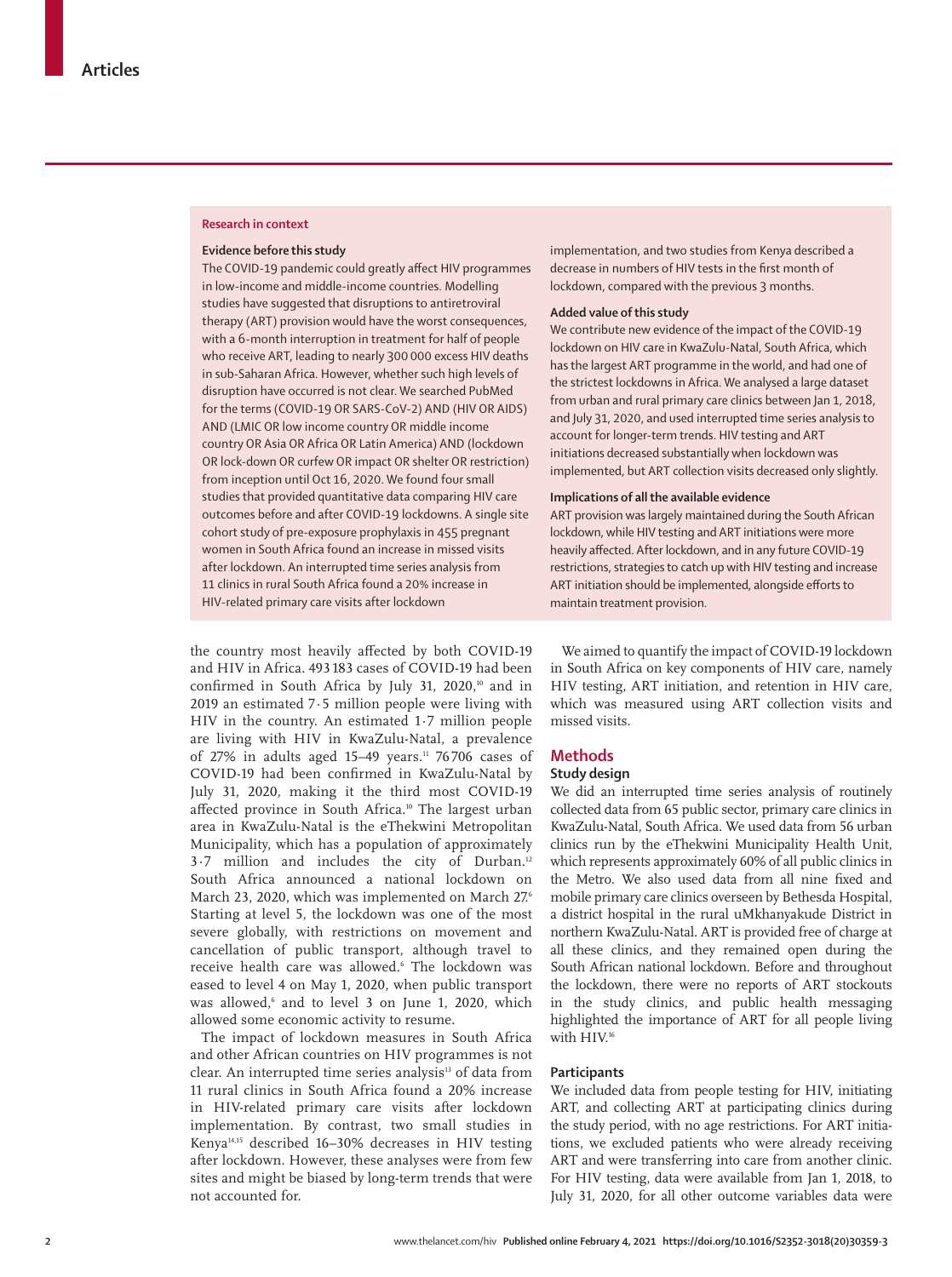available until June 15, 2020. We chose not to use data before January, 2018, as earlier trends might have been influenced by changes in ART initiation criteria and the implementation of universal test and treat in South Africa at the end of 2016.

# **Data sources and data management**

In the South African public sector, data on the number of HIV tests done per month at each clinic are routinely recorded in the District Health Information System<sup>12</sup> and reported by gender and age group. For patients initiating and receiving ART, data on demographics, clinical status, and clinic visits are routinely recorded in an electronic register<sup>17</sup> that is compared monthly against clinic registers and a subset of clinical charts. For this analysis, anonymised patient-level data were analysed and aggregated into weekly counts of ART initiations and ART collection visits. During the COVID-19 lockdown, clinical staff, data capturers, and health information system managers were classed as essential workers. This designation meant that transport arrangements were made to enable attendance at work, minimising disruptions to data entry and data capture.

## **Outcomes**

The primary outcomes were HIV tests per month, ART initiations per week, and ART collection visits per week at participating clinics during the study period. The number of weekly ART collection visits was a function of when visits were scheduled, and whether patients attended these scheduled visits. Because visit scheduling might also have changed during lockdown, we assessed a secondary outcome of missed ART collection visits per week. For the missed visits variable, we used the date of next scheduled ART collection visit to calculate visits that were missed by more than 2 weeks, as defined by South African guidelines.<sup>18</sup> Patients who attended earlier than their next scheduled visit were not defined as missing a visit, and we restricted the period of interest to end 2 weeks before the last day of data collection, because by definition a missed visit required no visit in the next 2 weeks. We stratified the outcome data by gender and by rural or urban district (according to clinic location).

# **Statistical analysis**

We used descriptive statistics to summarise demographic and clinical data, and present crude summaries of outcomes before and after lockdown. We did not summarise HIV testing data by age, because different age categories were used for recording during the study period. We did interrupted time series segmented regression analyses by fitting a Poisson regression model with Newey–West standard errors<sup>19,20</sup> to account for autocorrelation and heteroskedasticity. The model included a time variable, a dummy lockdown variable indicating pre-lockdown and post-lockdown, and an interaction term between time and the lockdown variable. This approach takes account of pre-lockdown trends and allows estimation of the effect of lockdown at various timepoints by centring time at that timepoint. We used the model to estimate the immediate impact of lockdown and the effect of the lockdown by the end of the study period. We estimated the post-lockdown trend for each outcome by adding together the coefficients associated with time and the time–lockdown interaction. We did analyses for ART initiations and ART collection visits by weekly counts, but we present trends of these outcomes by monthly periods to facilitate comparisons with monthly HIV testing trends. We built separate models by gender, age, and rural and urban group. To account for seasonal changes in clinic activity (eg, holiday periods when clinics remain open but visits are typically fewer), we did a sensitivity analysis with two pairs of sine and cosine terms (Fourier terms) included in the model. We also did a sensitivity analysis of trends in positive HIV tests. We analysed data using R 4.0 (R Foundation for Statistical Computing, Vienna, Austria; appendix).

See **Online** for appendix

# **Ethical approval**

This work was approved by University of Kwazulu-Natal Biomedical Research Ethics Committee (BE646/17), the KwaZulu-Natal Department of Health's Provincial Health Research Ethics Committee (KZ\_201807\_021), the eThekwini Municipality Health Unit, and the Bethesda Hospital Ethics Committee, with a waiver for informed consent for analysis of anonymised, routinely collected data.

# **Role of the funding source**

The funders had no role in the study design, data collection, analysis, interpretation, or writing of the paper.

|                                                                                                                   | HIV tests*      | <b>ART</b> initiations <sup>†</sup> | <b>ART</b> collection<br>visits <sup>+</sup> | <b>Missed ART</b><br>collection visits‡ |  |
|-------------------------------------------------------------------------------------------------------------------|-----------------|-------------------------------------|----------------------------------------------|-----------------------------------------|--|
| Total in study period                                                                                             | 1315439         | 71142                               | 2319992                                      | 339474                                  |  |
| Median age, years (IQR) §                                                                                         | <b>NA</b>       | $32(27-39)$                         | $37(31 - 45)$                                | $36(30-43)$                             |  |
| By age group§                                                                                                     |                 |                                     |                                              |                                         |  |
| $0-14$ years                                                                                                      | <b>NA</b>       | 891 (1.2%)                          | 48440 (2.1%)                                 | 7112 (2.1%)                             |  |
| $15-24$ years                                                                                                     | <b>NA</b>       | 9734 (13.7%)                        | 135649 (5.9%)                                | 26249 (7.7%)                            |  |
| 25-49 years                                                                                                       | <b>NA</b>       | 55 840 (78.5%)                      | 1785187 (76.9%)                              | 265408 (78.2%)                          |  |
| $\geq$ 50 years                                                                                                   | <b>NA</b>       | 4741 (6.7%)                         | 457 647 (15-1%)                              | 40705 (12.0%)                           |  |
| Gender                                                                                                            |                 |                                     |                                              |                                         |  |
| Female                                                                                                            | 861265 (65.5%)  | 46 520 (65.4%)                      | 1580202 (68.1%)                              | 224799 (66.2%)                          |  |
| Male                                                                                                              | 454 174 (34.5%) | 24622 (34.6%)                       | 739790 (31.9%)                               | 114 675 (33.8%)                         |  |
| District of clinic                                                                                                |                 |                                     |                                              |                                         |  |
| Urban                                                                                                             | 1269811 (96.5%) | 68821 (96.7%)                       | 2216761 (95.6%)                              | 311746 (91.8%)                          |  |
| Rural                                                                                                             | 45 628 (3.5%)   | 2321 (3.3%)                         | 103 231 (4.4%)                               | 27728 (8.2%)                            |  |
| Data are n (%) unless otherwise specified ART=antiretroviral therapy *lan 1, 2018, to July 31, 2020, tlan 1, 2018 |                 |                                     |                                              |                                         |  |

to June 15, 2020. ‡Jan 1, 2018, to June 1, 2020. §Age in routine HIV testing data was recorded using varying age categories during the study period and is therefore not available.

*Table 1:* **Demographics of people who had an HIV test, initiated ART, or collected ART at 65 clinics in KwaZulu-Natal, South Africa**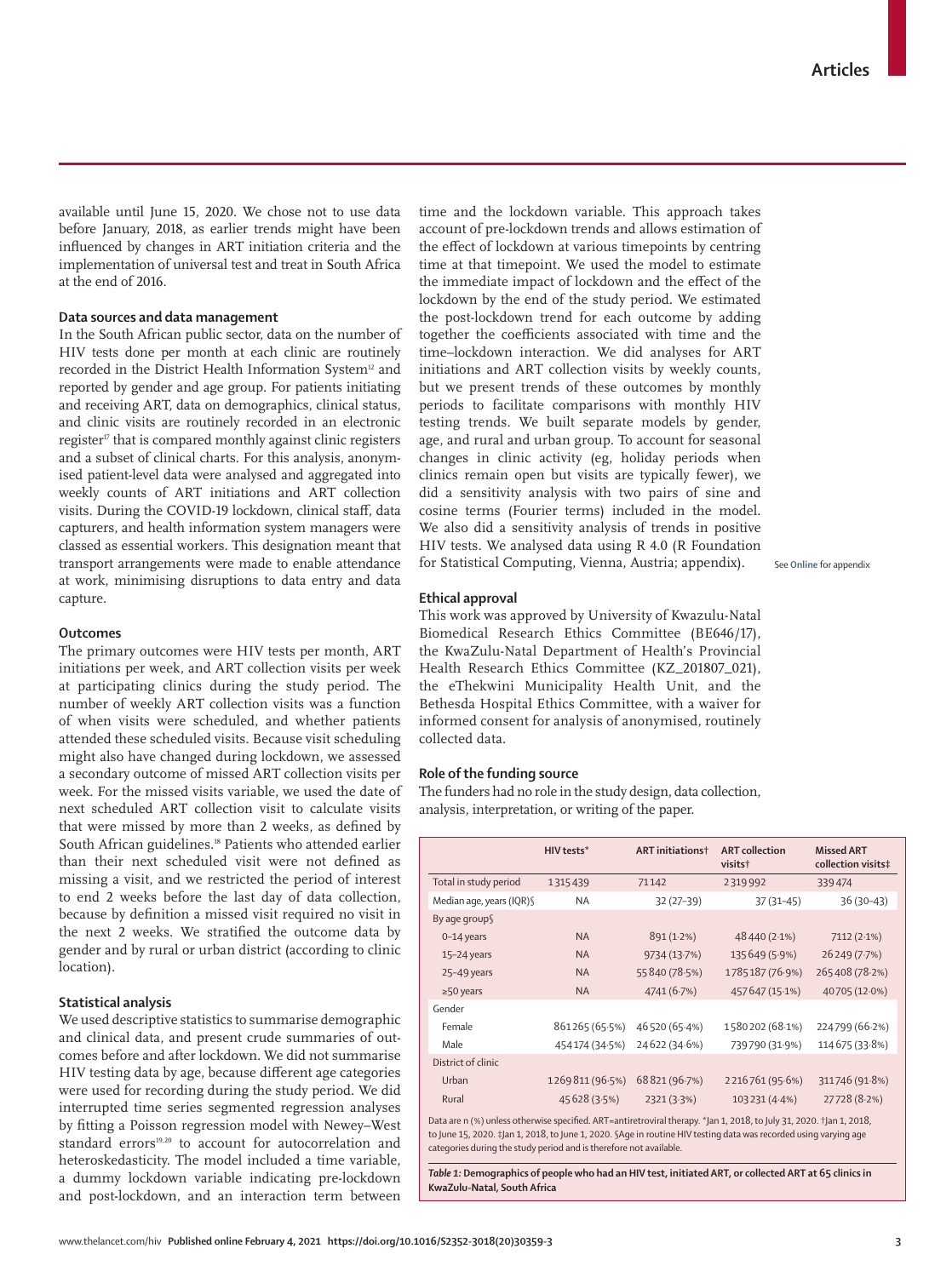

# **Results**

Between Jan 1, 2018, and July 31, 2020, 1 315 439 HIV tests were done at all participating clinics. Between Jan 1, 2018, and June 15, 2020, 71 142 people started ART, and 235 719 people attended 2 319 992 ART collection visits (median 9 visits per person, IQR 5–14). Between Jan 1, 2018, and June 1, 2020, 339 474 ART collection visits were missed. Demographic details are presented in table 1.  $65.4-68.1\%$  of outcomes were recorded in women, reflecting the higher prevalence of HIV among women in South Africa, $11$  and  $91.8-96.7%$ of outcomes occurred at urban clinics. Pre-lockdown, December, 2018 and 2019 had the lowest counts of HIV tests, ART initiations, ART collection visits, and missed visits (figure).

In the 27 months before the lockdown on March 27, 2020, a median of 41926 HIV tests were done per month (IQR 37838–51069), compared with 38911 tests per month (32699–42756) in the 4 months after lockdown (April, 2020–July, 2020). Before lockdown, a median of 2691 (2425–2906) of these HIV tests were positive per month, compared with 1638 per month (1568–1662) after lockdown. The median proportion of positive tests was 6·1% (IQR 5·4–7·0%) before lockdown and 4·3% (4·0–4·8%) after lockdown. The Poisson segmented regression analysis showed a 47·6% decrease in HIV testing in the first month of lockdown (April, 2020) (incidence rate ratio [IRR] 0·524, 95% CI 0·446–0·615; figure, table 2). After April, 2020, HIV testing increased by a trend of 18·3% per month (IRR 1·183, 95% CI 1·113–1·256), reaching 82·7% of pre-lockdown levels (0·827, 95% CI 0·704–0·972) by July, 2020. Findings were similar between women and men (table 2), and in a sensitivity analysis of positive HIV tests (appendix p 1). In the urban clinics, the decrease in HIV testing at lockdown was larger than in the rural clinics (IRR 0·515, 95% CI 0·436–0·610 in the urban centres *vs* 0·823, 0·681–0·994 in the rural centres; table 2).

In the 117 weeks before lockdown, a median of 571 ART initiations were done per week (IQR 498–678), compared with 375 per week (331–399) in the 11 weeks after implementation of lockdown. The segmented regression analysis showed a 46·2% decrease in ART initiations in the first full week of lockdown (March 30, 2020, to April 5, 2020; IRR 0·538, 95% CI 0·459 –0·630; figure, table 2). Thereafter, ART initiations gradually recovered by a trend of 15·6% per month (IRR 1·156, 95% CI 1·085–1·230; trend presented by month to allow comparisons with monthly HIV testing trends), reaching 75·3% of pre-lockdown levels (IRR 0·753, 95% CI

*Figure:* **Poisson segmented regression analyses of HIV testing, ART initiations, ART collection visits, and missed visits, before and after the COVID-19 lockdown in 65 clinics in KwaZulu-Natal, South Africa** (A) HIV tests per month. (B) ART initiations per week. (C) ART collection visits per week. (D) Missed visits per week. ART=antiretroviral therapy.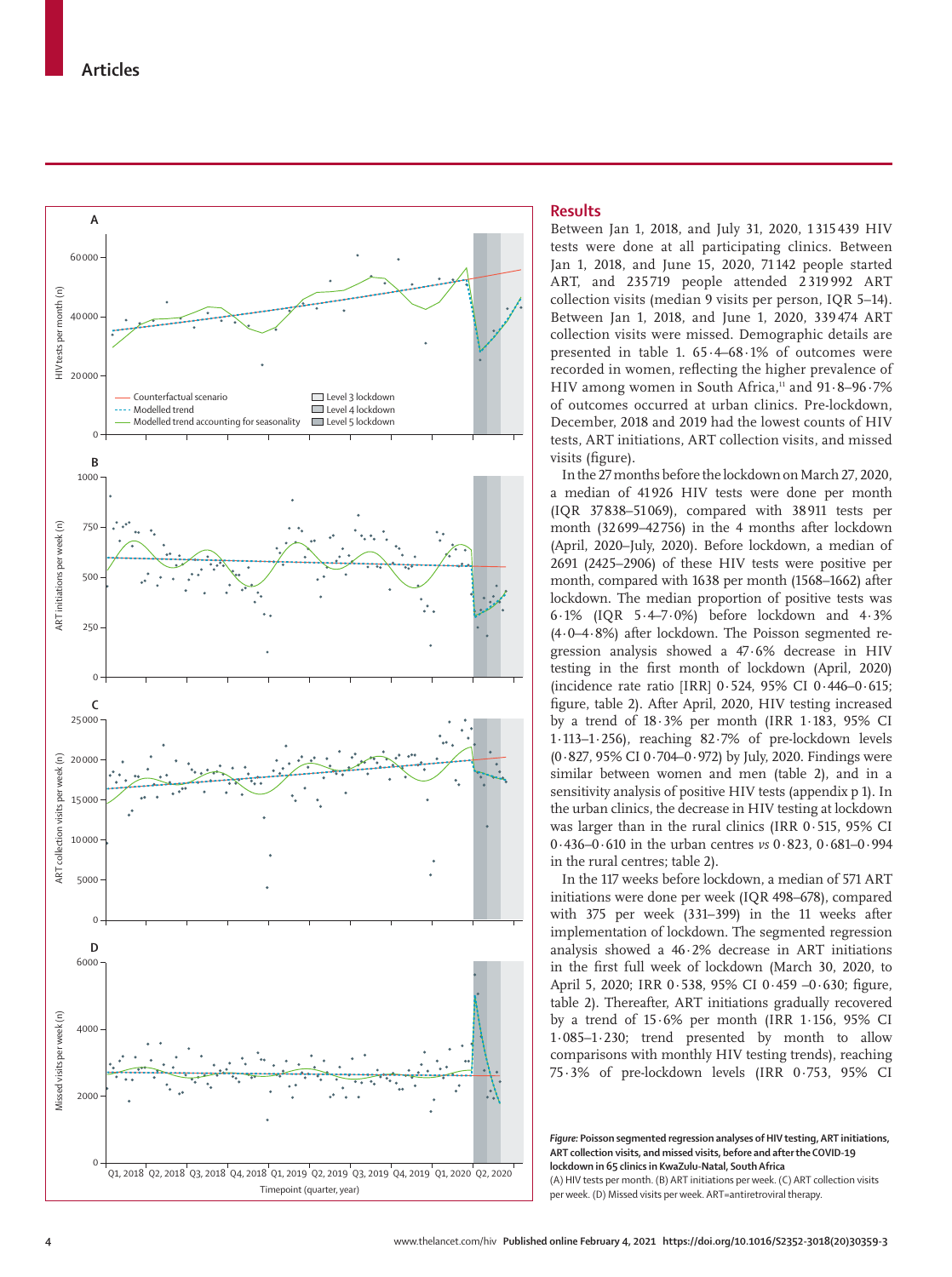www.thelancet.com/hiv **Published online February 4, 2021 https://doi.org/10.1016/S2352-3018(20)30359-3 5**

 $0.637-0.890$ ) by mid-June, 2020. This recovery in ART initiations occurred mainly in women (IRR 1·225 per month, 95% CI 1·118–1·341), whereas ART initiations remained low in men (1·040 per month, 0·957–1·132). The effect of lockdown on ART initiations was similar across age groups, and rural and urban clinics (table 2).

Patients attended a median of 18 519 ART collection visits per week before lockdown (IQR 17 074–19 922), compared with 17 863 per week (17 509–18 995) after implementation of lockdown. The segmented regression analysis showed weak evidence of a small decrease in the number of ART collection visits in the first full week of lockdown (IRR of lockdown effect 0·932, 95% CI 0·794–1·093; figure, table 2). After lockdown, the number of ART collections per month remained broadly constant (IRR 0·974, 95% CI 0·900–1·053), but by the end of data collection in mid-June, there was some evidence to suggest that ART collections visits were lower than pre-lockdown levels (IRR 0·859, 95% CI 0·747–0·989%). Results were similar between men and women, age groups, and for rural and urban clinics (table 2). In post-hoc analyses, we added an indicator term for the 4 weeks between the date of the first confirmed case of severe acute respiratory syndrome coronavirus 2 (SARS-CoV-2) in South Africa and the start of the South African lockdown. The number of ART collection visits were higher in the 4 weeks between SARS-CoV-2 identification and lockdown (IRR 1·233, 95% CI 1·113–1·366), even when taking seasonality into account (1·165, 1·042–1·303). We also found that the number of early visits, in which people attended more than 7 days before their scheduled visit date, increased in this pre-lockdown period  $(1.271, 1.110-1.456)$ .

Before lockdown, a median of 2637 visits per week were missed (IQR 2420–2938), compared with 2714 per week after lockdown (2151–3777; figure). The Poisson regression model showed a large increase in missed visits in the first week of lockdown (IRR 1·926, 95% CI 1·550–2·394). Thereafter, missed visits decreased rapidly as lockdown continued (0·569 per month, 0·432–0·747), and returned to pre-lockdown levels by the end of May, 2020, when the lockdown moved from level 5 to level 4 (1·006, 0·794–1·276; figure). Of the 19 183 people who missed a visit by 2 weeks during the level 5 lockdown period, 11 259 (58·7%) subsequently collected within the next month (ie, 42 days after their scheduled visit). We did not observe any marked differences in results between men and women or in different age groups. In the rural clinics, the increase in missed visits in the first week of lockdown was much less marked (IRR 1·274, 95% CI 1·076–1·509) than in the urban clinics (1·991, 1·584–2·503; table 2).

After adding two Fourier terms to account for seasonality, our findings were similar to those when seasonality was not included (table 3, figure). We also did a post-hoc analysis among people referred into a community ART delivery programme.<sup>21</sup> Community

|                        | Incidence rate ratio<br>at lockdown                     | Incidence rate ratio<br>at study end | Pre-lockdown trend*                                                       | Post-lockdown<br>trend <sup>*</sup>           |  |  |  |  |
|------------------------|---------------------------------------------------------|--------------------------------------|---------------------------------------------------------------------------|-----------------------------------------------|--|--|--|--|
| HIV testing†           |                                                         |                                      |                                                                           |                                               |  |  |  |  |
| Overall                | $0.524(0.446 - 0.615)$                                  | 0.827 (0.704-0.972)                  | 1.015 (1.009-1.022)                                                       | $1.183(1.113 - 1.256)$                        |  |  |  |  |
| Gender                 |                                                         |                                      |                                                                           |                                               |  |  |  |  |
| Women                  | $0.563(0.480 - 0.661)$                                  | $0.865(0.741 - 1.010)$               | 1.013 (1.007-1.019)                                                       | $1.169(1.100 - 1.247)$                        |  |  |  |  |
| Men                    | 0.456 (0.387-0.537)                                     | 0.761 (0.638-0.907)                  | 1.020 (1.013-1.028)                                                       | $1.210(1.147 - 1.277)$                        |  |  |  |  |
| District               |                                                         |                                      |                                                                           |                                               |  |  |  |  |
| Urban                  | 0.515 (0.436-0.610)                                     | $0.827(0.700 - 0.978)$               | $1.016(1.010 - 1.023)$                                                    | 1.190 (1.115-1.270)                           |  |  |  |  |
| Rural                  | 0.823 (0.681-0.994)                                     | 0.785 (0.639-0.965)                  | 0.996 (0.985-1.006)                                                       | 0.980 (0.922-1.042)                           |  |  |  |  |
|                        | <b>ART</b> initiation‡                                  |                                      |                                                                           |                                               |  |  |  |  |
| Overall                | 0.538 (0.459-0.630)                                     | 0.753 (0.637-0.890)                  | 0.996 (0.991-1.004)                                                       | 1.156 (1.085-1.230)                           |  |  |  |  |
| Gender                 |                                                         |                                      |                                                                           |                                               |  |  |  |  |
| Women                  | $0.495(0.417 - 0.588)$                                  | $0.801(0.651 - 0.985)$               | 0.996 (0.987-1.004)                                                       | $1.225(1.118-1.341)$                          |  |  |  |  |
| Men                    | $0.616(0.513 - 0.740)$                                  | $0.675(0.571 - 0.797)$               | 1.000 (0.996-1.009)                                                       | 1.040 (0.957-1.132)                           |  |  |  |  |
| Age, years             |                                                         |                                      |                                                                           |                                               |  |  |  |  |
| $0 - 14$               | $0.370(0.153 - 0.896)$                                  | 0.544 (0.270-1.096)                  | 0.996 (0.987-1.004)                                                       | $1.175(0.640 - 2.164)$                        |  |  |  |  |
| $15 - 24$              | 0-400 (0-334-0-479)                                     | 0.772 (0.640-0.932)                  | $1.022(1.013 - 1.031)$                                                    | 1.363 (1.256-1.476)                           |  |  |  |  |
| $25 - 49$              | $0.577(0.492 - 0.676)$                                  | 0.739 (0.624-0.876)                  | 0.991 (0.987-1.000)                                                       | $1.108(1.040 - 1.180)$                        |  |  |  |  |
| $\geq 50$              | 0-481 (0-399-0-579)                                     | 0.796 (0.664-0.953)                  | 0.991 (0.983-1.000)                                                       | 1.230 (1.161-1.335)                           |  |  |  |  |
| District               |                                                         |                                      |                                                                           |                                               |  |  |  |  |
| Urban                  | 0.536 (0.458-0.628)                                     | 0.750 (0.631-0.892)                  | 0.996 (0.991-1.004)                                                       | 1.156 (1.080-1.230)                           |  |  |  |  |
| Rural                  | 0.588 (0.365-0.947)                                     | $0.863(0.625 - 1.191)$               | 0.987 (0.983-0.996)                                                       | 1.166 (0.869-1.560)                           |  |  |  |  |
|                        | <b>ART collection visits‡</b>                           |                                      |                                                                           |                                               |  |  |  |  |
| Overall                | $0.932(0.794 - 1.093)$                                  | $0.859(0.747 - 0.989)$               | $1.009(1.000 - 1.013)$                                                    | 0.974 (0.900-1.053)                           |  |  |  |  |
| Gender                 |                                                         |                                      |                                                                           |                                               |  |  |  |  |
| Women                  | 0.916 (0.780-1.075)                                     | $0.865(0.753 - 0.994)$               | $1.009(1.000 - 1.013)$                                                    | $0.983(0.908 - 1.062)$                        |  |  |  |  |
| Men                    | 0.965 (0.823-1.131)                                     | $0.847(0.733 - 0.978)$               | 1.009 (1.004-1.013)                                                       | 0.953 (0.880-1.031)                           |  |  |  |  |
| Age, years             |                                                         |                                      |                                                                           |                                               |  |  |  |  |
| $0 - 14$               | 0.908 (0.790-1.043)                                     | $0.780(0.703 - 0.866)$               | 1.013 (1.009-1.017)                                                       | 0.949 (0.888-1.017)                           |  |  |  |  |
| $15 - 24$              | $0.875(0.766 - 1.001)$                                  | $0.851(0.753 - 0.960)$               | 1.026 (1.017-1.031)                                                       | $1.013(0.957 - 1.071)$                        |  |  |  |  |
| $25 - 49$              | 0.933 (0.796-1.094)                                     | $0.865(0.751 - 0.995)$               | $1.009(1.000 - 1.013)$                                                    | 0.974 (0.900-1.053)                           |  |  |  |  |
| $\geq 50$              | 0.946 (0.787-1.137)                                     | 0.836 (0.710-0.984)                  | 1.004 (1.000-1.009)                                                       | 0.949 (0.861-1.049)                           |  |  |  |  |
| District               |                                                         |                                      |                                                                           |                                               |  |  |  |  |
| Urban                  | 0.926 (0.786-1.090)                                     | $0.850(0.736 - 0.982)$               | $1.009(1.004 - 1.013)$                                                    | 0.970 (0.896-1.053)                           |  |  |  |  |
| Rural                  | $1.065(0.969 - 1.171)$<br>Missed ART collection visits‡ | $1.080(0.985 - 1.185)$               | 0.996 (0.991-1.000)                                                       | 1.000 (0.957-1.044)                           |  |  |  |  |
| Overall                |                                                         |                                      |                                                                           |                                               |  |  |  |  |
| Gender                 | 1.926 (1.585-2.341)                                     | $0.682(0.455 - 1.021)$               | $1.000(0.996 - 1.004)$                                                    | 0.569 (0.432-0.747)                           |  |  |  |  |
|                        |                                                         |                                      |                                                                           |                                               |  |  |  |  |
| Women<br>Men           | 2.045 (1.686–2.481)                                     | $0.664(0.457-0.965)$                 | $0.691 (0.454 - 1.052)$ $0.996 (0.991 - 1.000)$<br>$1.000(0.996 - 1.004)$ | 0.555 (0.419-0.734)<br>$0.601(0.463 - 0.779)$ |  |  |  |  |
|                        | 1.710 (1.399-2.090)                                     |                                      |                                                                           |                                               |  |  |  |  |
| Age, years<br>$0 - 14$ | $1.568(1.325 - 1.856)$                                  | 0.555 (0.429-0.717)                  | $1.004(1.000 - 1.009)$                                                    | 0.572 (0.472-0.690)                           |  |  |  |  |
| $15 - 24$              | $1.682(1.413 - 2.001)$                                  | 0.554 (0.374-0.820)                  | $1.022(1.017 - 1.026)$                                                    | 0.561 (0.430-0.727)                           |  |  |  |  |
| $25 - 49$              | 1.947 (1.594-2.378)                                     | $0.685(0.451 - 1.042)$               | $1.000(0.996 - 1.000)$                                                    | 0.566 (0.428-0.751)                           |  |  |  |  |
| $\geq 50$              | $2.030(1.665 - 2.474)$                                  | 0.782 (0.552-1.109)                  | 0.987 (0.983-0.991)                                                       | 0.589 (0.463-0.751)                           |  |  |  |  |
| District               |                                                         |                                      |                                                                           |                                               |  |  |  |  |
| Urban                  | $1.991(1.621 - 2.446)$                                  | $0.677(0.433 - 1.057)$               | 1.000 (0.996-1.004)                                                       | 0.555 (0.412-0.751)                           |  |  |  |  |
| Rural                  | $1.274(1.111 - 1.460)$                                  | 0.745 (0.636-0.872)                  | 1.004 (0.996-1.009)                                                       | $0.751(0.674 - 0.834)$                        |  |  |  |  |
|                        |                                                         |                                      |                                                                           |                                               |  |  |  |  |

Data are incidence rate ratio (95% CI) or trend (95% CI). ART=antiretroviral therapy. **\***Slope change per month †Autocorrelation addressed using Newey–West standard errors to calculate CI, with lag up to 2. ‡Autocorrelation addressed using Newey–West standard errors to calculate CI, with lag up to 3.

*Table 2:* **Poisson segmented regression models of the impact of COVID-19 lockdown on HIV services at 65 clinics in KwaZulu-Natal, South Africa**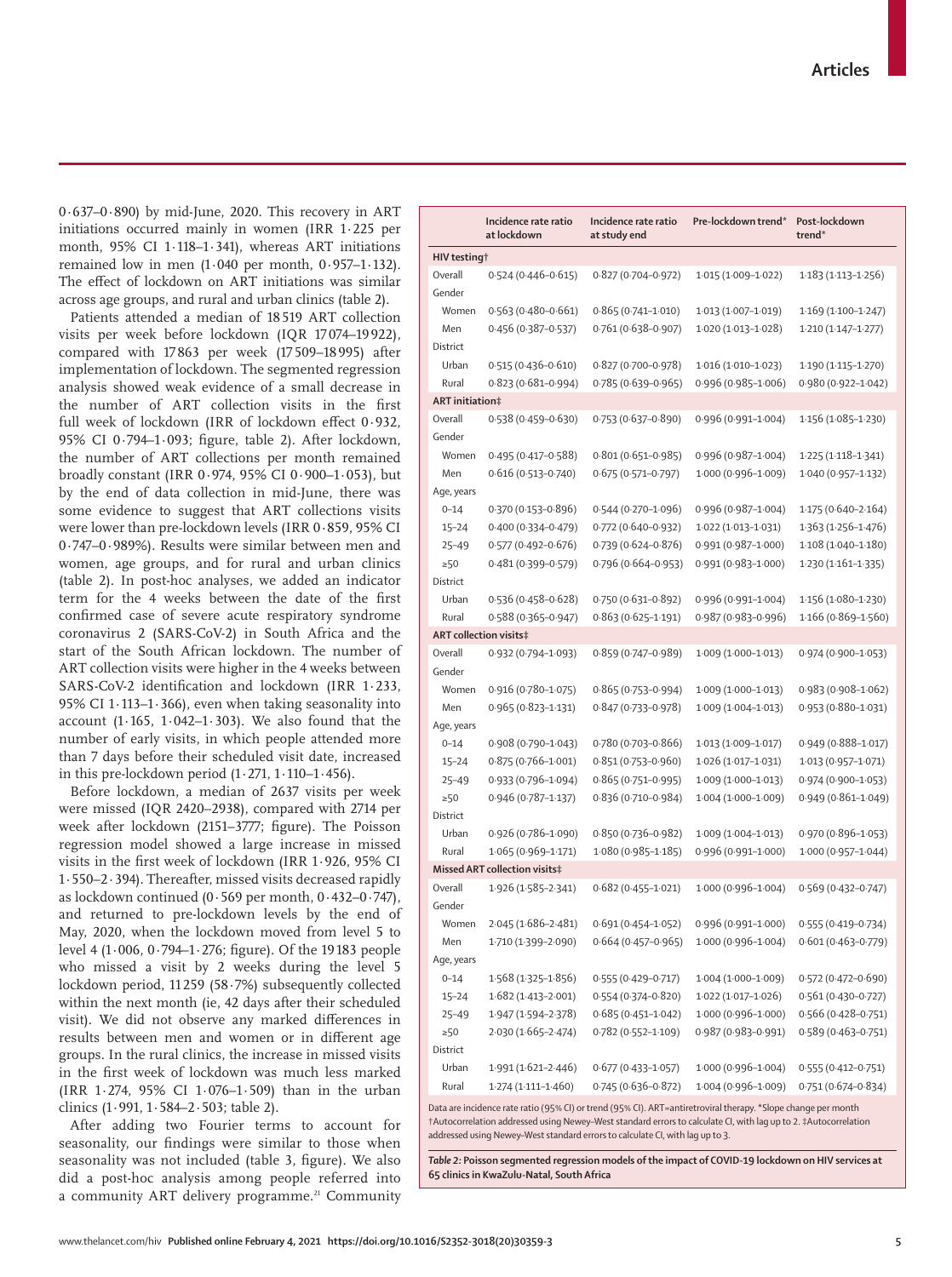|                                                                                                                                                                                                                                                                                                 | Incidence rate ratio at<br>lockdown | Incidence rate ratio at<br>study end | Pre-lockdown trend*    | Post-lockdown trend*   |  |  |  |
|-------------------------------------------------------------------------------------------------------------------------------------------------------------------------------------------------------------------------------------------------------------------------------------------------|-------------------------------------|--------------------------------------|------------------------|------------------------|--|--|--|
| HIV testing†                                                                                                                                                                                                                                                                                    | $0.475(0.404 - 0.559)$              | $0.741(0.631 - 0.872)$               | $1.018(1.012 - 1.023)$ | $1.180(1.090 - 1.279)$ |  |  |  |
| ART initiation‡                                                                                                                                                                                                                                                                                 | $0.496(0.411 - 0.598)$              | $0.798(0.645 - 0.987)$               | $1.000(0.991 - 1.004)$ | $1.225(1.113 - 1.352)$ |  |  |  |
| ART collection visits‡                                                                                                                                                                                                                                                                          | $0.859(0.733 - 1.007)$              | $0.852(0.745 - 0.975)$               | $1.009(1.004 - 1.013)$ | $1.004(0.924 - 1.090)$ |  |  |  |
| Missed ART collection visits‡                                                                                                                                                                                                                                                                   | $1.812(1.494 - 2.197)$              | $0.693(0.459 - 1.048)$               | 1.000 (0.996-1.004)    | $0.595(0.451 - 0.783)$ |  |  |  |
| Data are rate (95% CI) or trend (95% CI). ART=antiretroviral therapy. *Slope change per month. †Autocorrelation addressed using Newey-West standard errors to calculate CI,<br>with lag up to 2. #Autocorrelation addressed using Newey-West standard errors to calculate CI, with lag up to 3. |                                     |                                      |                        |                        |  |  |  |
| Table 3: Sensitivity analyses taking account of seasonality using two Fourier pairs in Poisson segmented regression models of the impact of COVID-19<br>lockdown on HIV services in KwaZulu-Natal, South Africa                                                                                 |                                     |                                      |                        |                        |  |  |  |

ART collections are not recorded as clinic visits, and so difficulties in collecting treatment from community pick-up points during lockdown could have led to an increase in ART collection visits at study clinics. We found no evidence of an increase in study clinic collection visits among people referred into the community ART delivery programme. The number of unscheduled clinic visits in this population decreased in the first week of lockdown (IRR 0·732, 95% CI 0·551–0·974), and was similar to pre-lockdown levels by the end of the study period  $(1.163, 0.973-1.391)$ .

# **Discussion**

We present data from a large clinic population in KwaZulu-Natal, South Africa, that show an almost 50% decrease in HIV testing and ART initiations at the beginning of the COVID-19 lockdown, with a gradual improvement over the next 3 months towards prelockdown levels. ART collection visits decreased slightly and missed ART collection visits increased for a short time. These trends did not differ markedly by age or gender, apart from ART initiations, which remained low among men but gradually improved among women. Overall, the impact of the lockdown tended to be less marked in the rural clinics. These findings suggest that HIV services were generally maintained for people already receiving ART. However, engaging new people into care (through HIV testing and subsequent treatment initiation) was impeded by the lockdown, particularly in urban clinics.

To date, there are few published data from low-income and middle-income countries that quantify the effect of COVID-19 lockdowns on HIV services and patientrelated outcomes along the HIV care cascade. The studies that have been published were small, and unlike our analysis, they do not account for long-term trends or seasonal variations, which might have influenced outcomes. A single-site, pre-exposure prophylaxis study<sup>22</sup> of 455 pregnant women in South Africa reported that 34% of patients missed visits before lockdown, increasing to 57% after lockdown (odds ratio 2∙36, 95% CI 1∙73–3∙16). In keeping with our findings, two descriptive analyses from small studies in Kenya (two sites<sup>14</sup> and three sites<sup>15</sup>) reported that  $15-30\%$  fewer HIV tests were done in April, 2020, than were done per month in January to March, 2020.14,15 National laboratory data<sup>23</sup> from South Africa comparing the 2 months prelockdown with the first month of lockdown showed decreases of 33% in CD4 cell count (usually done at HIV diagnosis or ART initiation) and 22% in viral load testing (usually done for ART monitoring). However, decreased HIV viral load PCR testing could reflect changes in laboratory system capacity due to increased SARS-CoV-2 PCR testing, rather than changes in patient clinic attendance and ART provision.

An interrupted time series analysis $13$  in 11 primary care clinics in rural KwaZulu-Natal found no difference in the number of overall clinic visits, but did show a 20% increase in HIV-related visits immediately after lockdown implementation. The study did not distinguish between HIV testing, ART initiation, or ART collection visits, although the authors hypothesise that the increase in use of HIV services reflected a rush to collect ART in anticipation of further restrictions or drug shortages. In our study, we also found that the COVID-19 lockdown affected the rural clinics less than clinics in urban areas, where lockdown restrictions might have been more heavily enforced. Furthermore, some people who had migrated to urban areas for work might have moved back to rural areas during the lockdown.

Why were HIV testing and ART initiation most affected? A qualitative study in rural Uganda, $24$  and anecdotal reports from studies in Kenya,14,15 suggest that drops in testing could be due to a paucity of personal protective equipment and space for physical distancing in clinics, as well as reduced clinic opening times and staff being redeployed from HIV testing to COVID-19 response activities.<sup>14,24</sup> In South Africa, 28000 HIV community health-care workers were diverted from HIV outreach to COVID-19 symptom screening,<sup>25</sup> which might have led to fewer referrals to clinics for HIV testing. People without established patterns of engagement in care and regular clinic attendance to collect treatment might also have been less likely to overcome the challenges involved in attending clinics during lockdown. These include increased costs, transport difficulties, the potential need to provide proof of the reason for travel, paucity of resources, and fear of contracting SARS-CoV-2 infection at clinics.14,15,24 The decrease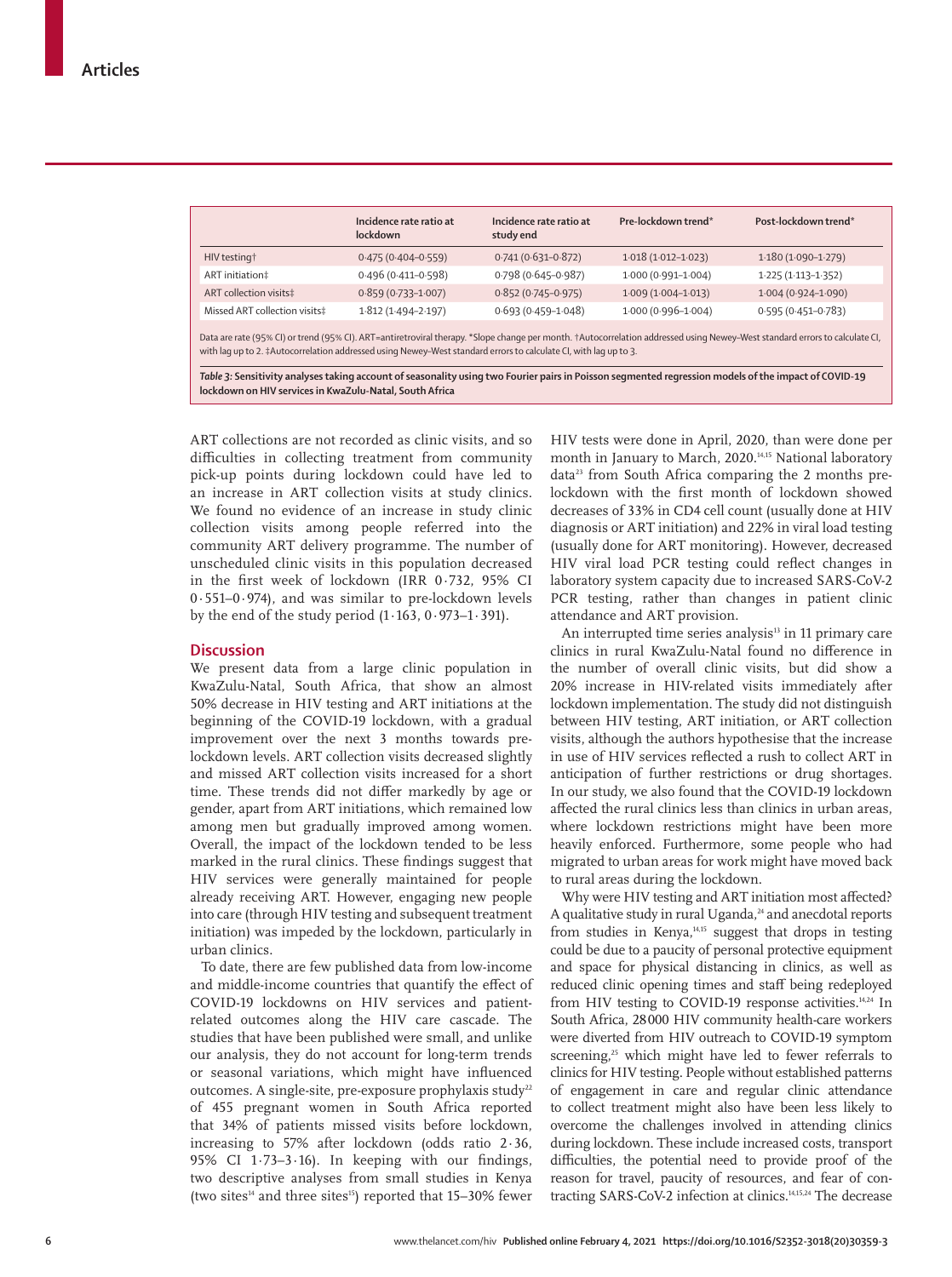in HIV testing, positive HIV tests, and ART initiations were broadly similar, suggesting that the decrease in ART initiations was largely due to decreased testing, rather than additional attrition in the cascade between testing HIV positive and initiating ART.

The lockdown did cause some disruption to ART collections, with a short increase in missed ART collection visits in the first month of lockdown. However, collections rapidly returned to pre-lockdown levels, and most people who missed a visit did attend in the next month, meaning that overall ART collection visits did not decrease drastically in the study clinics. These findings are similar to findings from a survey<sup>26</sup> of 301 patients in a community ART delivery programme in urban KwaZulu-Natal, of whom only 8% reported delaying ART collection during the lockdown,<sup>26</sup> despite 34% reporting increased travel times or costs to collect ART and 51% reporting long waiting times to collect treatment.<sup>26</sup> ART collection might have been prioritised by patients already engaged in HIV care and aware of the importance of maintaining high adherence. Similar to the results of the study from rural KwaZulu-Natal,<sup>13</sup> we found a pre-lockdown increase in ART collection visits, suggesting that people were stocking up in preparation for potential disruptions. Clinics were also able to facilitate ART provision through strategies such as multi-month prescribing and differentiated service delivery programmes.16,27,28 We plan further analyses to quantify how these strategies were implemented, as they might account for the slight decrease in ART collection visits after lockdown. For this analysis, any unmeasured increase in multi-month prescribing or community ART delivery would bias our results towards larger decreases in clinic ART collection visits after lockdown, rather than masking a substantial decrease in visits. We also found no evidence of an increase in people returning early to study clinics instead of collecting in the community ART delivery programme during lockdown.

Strengths of our study include the large number of routine public sector clinics from both urban and rural settings that are likely to reflect aspects of HIV programmes across southern and eastern Africa; although South Africa's large ART programme might be better resourced and hence more resilient to COVID-19 impacts.<sup>29</sup> Our use of long-term routine data takes into account underlying trends in HIV testing and ART use, and allows more accurate quantification of the effect of the COVID-19 lockdown. However, due to the format of HIV testing data, we were not able to assess HIV testing by weekly counts, which would have allowed a more detailed assessment of shorter-term trends. We were also unable to assess HIV viral load outcomes due to the time taken for these results to be entered into the records system.

Our findings suggest that, in one of the regions most affected by both HIV and COVID-19, the worst modelled scenarios of the impact of COVID-19 on HIV are unlikely to play out. We did not find evidence of large disruptions to ART provision, which is the main driver of morbidity

and mortality in published models.8 Instead, efforts to continue providing treatment to people in the ART programme appear to have been largely successful. Although this evidence is reassuring, COVID-19-related disruptions to ART supply chains and future COVID-19 outbreaks and lockdowns still pose a threat to HIV programmes.30 Furthermore, our findings suggest that people who are not yet in HIV care were most affected by the lockdown. As countries in Africa consolidate health systems after the first wave of COVID-19, and manage potential second waves, efforts to catch-up with HIV testing and initiation of ART should be prioritised. Integrating HIV and SARS-CoV-2 testing programmes could be beneficial,<sup>31</sup> and WHO and other international organisations are now advocating for an increased focus on HIV self-testing.<sup>28</sup> Innovative strategies to facilitate access to treatment are also required, such as home and community-based ART initiation.<sup>32</sup> Research into HIV service provision in other settings, and the factors that impeded HIV testing and treatment initiation during the COVID-19 lockdown, is needed to inform public health responses to future COVID-19 outbreaks.

In conclusion, engagement of people in HIV care in South African primary care clinics through HIV testing and treatment initiation was severely impacted by the COVID-19 lockdown, with a gradual recovery towards pre-lockdown levels as restrictions eased. There were no large changes in ART collection visits. Strategies to increase HIV testing and treatment initiation should be implemented to address the current and potential future outbreaks.

#### **Contributors**

JD, TK, YS, HN, KG, CCB, and NGa conceptualised the study. TK, YS, KG, SM, HN, and NGx oversaw data collection. TK, SM, AJ, HN, and NGx oversaw curation of the data. JD, LL, CB, and KB analysed the data. JD drafted the manuscript. TK, SM, AJ, and JD verified the underlying data. All authors critically reviewed and edited the manuscript and consented to final publication. JD and NGa had full access to all the data and had final responsibility for the decision to submit for publication.

#### **Declaration of interests**

We declare no competing interests.

### **Acknowledgments**

We would like to thank the staff and patients at eThekwini Municipality and Bethesda Hospital primary care clinics.

#### **Data sharing**

The data used for this analysis cannot be shared publicly because of legal and ethical requirements regarding use of routinely collected clinical data in South Africa. Researchers may request access to the data from the eThekwini Municipality Health Unit and Bethesda Hospital (contact details obtainable upon request to corresponding author).

#### **References**

- 1 Cash R, Patel V. Has COVID-19 subverted global health? *Lancet* 2020; **395:** 1687–88.
- 2 Divala T, Burke RM, Ndeketa L, Corbett EL, MacPherson P. Africa faces difficult choices in responding to COVID-19. *Lancet* 2020; **395:** 1611.
- 3 Nachega JB, Grimwood A, Mahomed H, et al. From easing lockdowns to scaling-up community-based COVID-19 screening, testing, and contact tracing in Africa—shared approaches, innovations, and challenges to minimize morbidity and mortality. *Clin Infect Dis* 2020; published online May 31. https://doi.org/10.1093/cid/ciaa695.